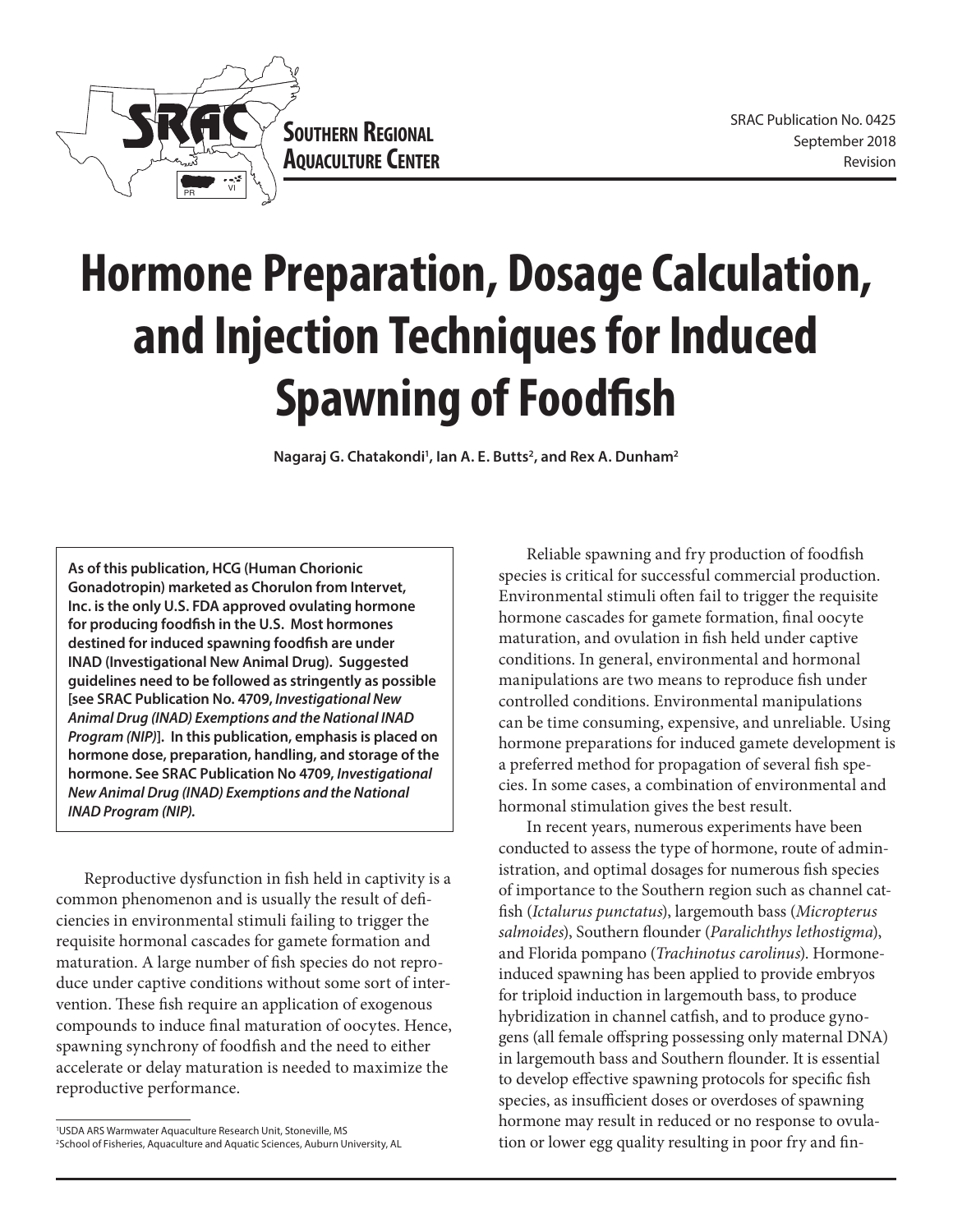gerling production. It is essential to establish appropriate protocols for hormone-induced spawning for individual foodfish species to maximize reproductive performance.

# **Types of hormones to induce spawning in foodfish**

The first step for hormone-induced spawning is to determine the type of hormone suitable for the fish species of interest (Table 1). Efficacy of hormones is often influenced by species, physiological status, and dose of the hormone under consideration. A variety of experiments have been conducted under controlled laboratory and field conditions to determine the efficacy of hormones, dose of hormone administration, and handling of gravid females. Measuring precise quantities of hormones based on the recommended dose is a crucial part of the hormone-induction protocol to spawn foodfish. In addition, it is desirable to know the number of fish, weight of the fish, volume of hormone solution to inject, the number of injections, and the injection schedule.

Selecting the appropriate hormone for induced spawning of fish is difficult. For instance, there may be variation in the species response, differences attributed to stage of maturity, or even time of hormone injection. A slight increase in dosage can often compensate for a lower activity for a given species, and varying the dose is often more important than worrying about which hormone to use. Hence, cost-effectiveness is important when choosing a hormone based on its effectiveness and potency.

The hypothalamus-pituitary-gonadal (HPG) axis is the pathway for gamete formation, final oocyte maturation (FOM), and ovulation in fish. Presently, there are

| Table 1. List of hormones to induce spawning of foodfish, their |  |
|-----------------------------------------------------------------|--|
| status of approval, dose, and their source of procurement.      |  |

| <b>HCG</b><br>(Chorulon) | 150 to 1800 IU/kg | Approved    | Intervet, Inc., Summit,<br><b>NJ</b>  |
|--------------------------|-------------------|-------------|---------------------------------------|
| <b>CPF</b>               | 5 to 10 mg/kg     | <b>INAD</b> | Stoller Fisheries, Spirit<br>Lake, JA |
| <b>CCP</b>               | 5 to 10 mg/kg     | <b>INAD</b> | Hybrid Catfish Co, MS                 |
| LHRHa                    | 10 to 100 μg/kg   | <b>INAD</b> | Western Chemicals.<br>Inc., WA        |
| LHRHa                    | 75 to 180 µg/kg   | <b>INAD</b> | Auburn University,<br>Auburn, AL      |
| sGnRHa                   | 10 to 50 µg/kg    | <b>INAD</b> | Western Chemicals.<br>Inc., WA        |

Abbreviations: HCG: Human Chorionic Gonadotropin, CPE: Common Carp Pituitary Extract, CCP: Channel Catfish Pituitary extract, LHRHa: Luteinizing Hormone-Releasing Hormone analog, sGnRHa (Salmon Gonadotrophic Releasing Hormone analogue), IU: international units, INAD: Investigational New Animal Drug

three types of hormones: 1) human chorionic gonadotropin (HCG), 2) pituitary extracts containing reproductive hormones, and 3) gonadotropin-releasing hormones (GnRH). Hormones used for spawning induction in foodfish are either Food and Drug Administration (FDA) approved or procured INAD exemptions managed by the U.S. Fish and Wildlife Services. This program provides the means through which public and private agencies are granted exemptions by the FDA to use certain critical, but unapproved drugs necessary to maintain the health and fitness of aquatic species to meet their management objectives.

#### *Human chorionic gonadotropin (HCG)*

Human chorionic gonadotropin is marketed as 'Chorulon' by Intervet, Inc., Summit, NJ. USA. It is the only US FDA-approved hormone for hormone-induced spawning of foodfish. However, it is ineffective in many fish species and it is not commonly used. This hormone is administered as an intraperitoneal (IP; through the abdominal cavity) injection increases the concentration of gonadotropin in the blood to act on the later stages of the hormonal cascade of HPG axis to induce maturation and ovulation.

Generally, HCG is injected in two doses: a priming dose, which is generally 20 percent of the total dose; and a resolving dose (80 percent of the total hormone dose), administered after an optimal period of time, depending upon fish species, temperature, and condition of the fish. HCG is a commonly used hormone to induce spawning of largemouth bass and has been administered at approximately  $\sim$  180 international units per pound body weight (400 IU/kg body weight). Since HCG is not effective in many foodfish species including catfish, compassionate INAD's exist to allow commercial use of two pituitary extracts and two gonadotropin hormones to induce spawning of foodfish.

#### *Common carp pituitary (CPE)*

In the past, carp pituitary extract (CPE) was the most commonly used spawning hormone for fish reproduction in the world. Presently, it is also used in a few U.S. catfish hatcheries and extensively used to propagate several foodfish species, such as channel catfish, largemouth bass, rainbow trout, Southern flounder, and other species. This hormone is obtained as whole glands or in powder form in a pre-sealed, light-protected bottle. To use the extract, it is usually suspended in sterile physiological saline solution (0.85 percent NaCl) and administered to gravid fish. Even though the quality of the product is standardized, procurement is a limitation as it depends on winter harvest of carps in the Great Lakes in the U.S. This exogenous hormone increases the gonadotropin level in blood plasma of a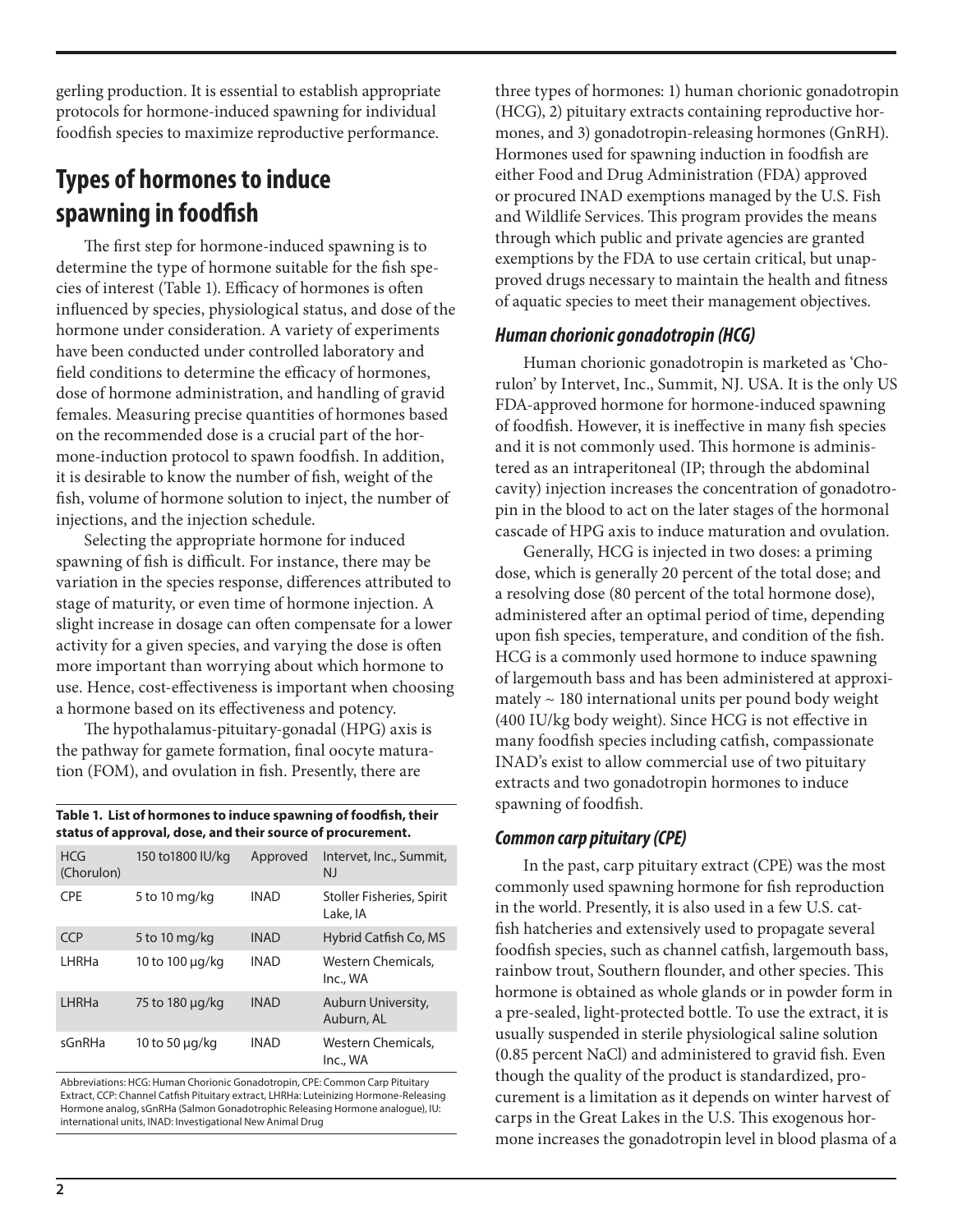fish to trigger final maturation leading to ovulation under controlled conditions. The maximum suggested dosage is 4.5 milligrams per pound (10 mg/kg) body weight to induce spawn by intraperitoneal injections. This hormone is presently used under INAD to artificially spawn foodfish for fry production in many U.S. hatcheries.

## *Channel catfish pituitary (CCP)*

Channel catfish pituitary is obtained from pituitaries of mature channel catfish. The pituitaries are processed and made available for hormone-induced spawning similar to CPE. This hormone facilitates final oocyte maturation and ovulation in gravid fish. Even though channel catfish pituitaries are readily available for induced spawning, procurement and consistent quality appear to be limiting factors for its present usage in foodfish propagation in commercial hatcheries. This hormone can be used under INAD and is obtained in powder or glandular form from the supplier. Typically CCP is suspended in physiological saline and administered at a maximum of 4.5 milligrams per pound body weight (10 mg/kg body weight) through multiple IP injections.

#### *Gonadotropic hormones*

Mammalian luteinizing hormone-releasing hormone analog (mLHRHa) and salmon gonadotropin releasing hormone analog (sGnRHa) act at a higher level in the HPG axis and stimulate the fish to produce its own gonadotropin. The dose of the hormone is drastically reduced compared to gonadotropic hormones, and they are effective for induced spawning.

In general, GnRH molecules are simple and can be synthesized. D-Amino acids are substituted with L-forms at position 6 and their 10th amino acid is substituted with ethylamide (NH-CH2-CH3) to make the molecule more resistant to degradation and improve potency.

Releasing hormones have three advantages over gonadotropins: 1) they act early in the hormonal cascade of HPG axis to facilitate the fish to produce their own gonadotropin 2) GnRH is not species-specific, and 3) they are chemically simple and can be easily manufactured. This, and the fact that releasing hormones are active at very low concentrations, makes them economical and popular worldwide.

### *Mammalian luteinizing hormone-releasing hormone analog (mLHRHa)*

Mammalian luteinizing hormone releasing hormone analog is a synthetic form of mammalian gonadotropinreleasing hormone (GnRH). It is characterized as having a 10-amino acid sequence: Glu-His-Trp-Ser-Tyr-Gly-AlaLeu-Arg-Pro-NH-CH2-CH3, an ethylamide at position 10 and the dextrorotary (D) form of glycine (Gly) at position 6, thus increasing the potency of this hormone. These synthetic forms of LHRHs/GnRHs are 50 to 100 times as potent as the natural form. This hormone also lacks species specificity, so it is used to induce spawning in a variety of fish species worldwide. Functionally, this hormone acts on the earlier stages of cascading hormonal events in the HPG axis to make the fish produce its own gonadotropin to advance maturation and ovulation. Optimal doses are species-specific and depend on the state of maturity of the fish at the time of hormone administration. The hormone is readily dissolved in physiological saline and administered in two doses (20 and 80 percent) at 12 to 15 hour intervals by intraperitoneal injections. The maximum dose of the hormone is 45 micrograms per pound (100 µg/ kg) body weight. This hormone can be used under INAD to induce spawn several foodfish species, such as hybrid striped bass, rainbow trout, paddlefish, Southern flounder under hatchery conditions. Presently, this is the most commonly used hormone in commercial catfish hatcheries to produce channel x blue hybrid catfish.

#### *Salmon gonadotropin-releasing hormone analog (sGnRHa)*

Marketed as OvaRH, sGnRHa can be used under INAD to hormonally induce foodfish to spawn in hatcheries. This GnRH resembles mLHRHa, but appears to have a better binding to pituitary receptors and an increased release of gonadotropin to induce maturation and ovulation in fish. This GnRH is characterized as having 10 amino acids and is produced in synthetic form as Glu-His-Trp-Ser-Tyr-D-Arg-Trp-Leu-Pro-NH-CH2-CH3. This hormone is suspended in physiological saline and is administered in two doses (20 and 80 percent) at 15-hour intervals with a total dose of 7 micrograms per pound (15 µg/kg) body weight which is several fold lower than mLHRHa to ovulate foodfish.

Generally, sGnRHa is more expensive than mLHRHa, however sGnRHa is more potent and the dose is often 6 to 7 times lower than mLHRHa. It is advisable to use sGn-RHa instead of mLHRHa to induce spawning of foodfish.

## **Hormone procurement and preparation**

Hormone procurement, inventory, weighing, preparation, storage, labelling, and record keeping of hormone inventory are essential steps for hormone procurement and preparation. INADs exist to allow commercial use of CPE, CCP, mLHRHa, and sGnRHa to gather data for FDA assessment of these alternate ovulating agents before their approval in foodfish.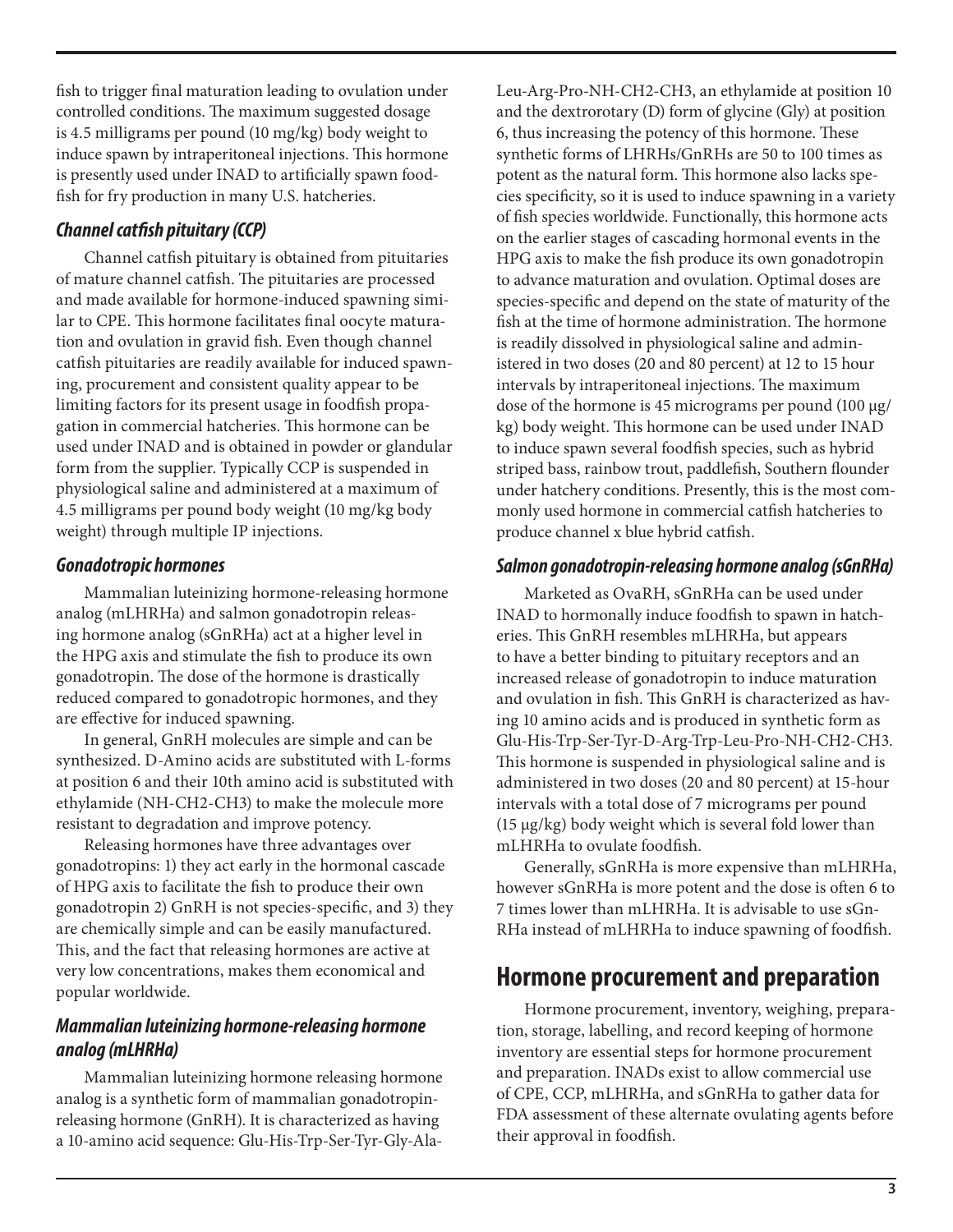Once the use of a specific hormone by an investigator (aquaculturist or fisheries manager) has been approved by the INAD program, the hormone can be purchased from the sponsoring commercial entity. Once the required hormone arrives at the facility, the investigator must inspect the hormone vials in the package and record the date of receipt, batch number, and the quantity of hormone received. This information has to be submitted to the INAD monitor within one week of the receipt of the hormone. The hormone is stored in a secure, dry freezer or refrigerator based on the manufacturer's storage recommendation.

How much hormone should be purchased? If we know the hormone dosage, number of broodfish, percent ovulation in response to hormone treatment, relative fecundity, and percent hatch of fertilized eggs, the quantity of hormone needed can be determined

The first step is to identify the goal. If we want to produce one million foodfish fry with LHRHa using a dosage of 45 micrograms per pound (100 µg/kg) female body weight, how much LHRHa, and how many pounds (kg) of female broodfish do we need?

The assumptions are that 70 percent of the foodfish females will ovulate, fecundity is 1,800 eggs per pound (4,000 eggs/kg) with a hatch rate of 25 percent. The number of fry per pound female body weight produced = ovulation rate  $\times$  fecundity  $\times$  hatch. In this case:

0.70 ovulation  $\times$  1,800 eggs per pound (4,000 eggs/kg)  $\times$  0.25 hatch rate = 318 fry/pound (700 fry/kg) female body weight

How many pounds of foodfish females are needed for induced-spawning to produce one million fry?

> 1,000,000 fry / 318 fry per pound (700 fry/kg) = 3,144 pounds (1,429 kg) of females

How much LHRHa is needed to produce 1 million fry?

3,144 pounds of females  $\times$  45 micrograms per pound (1,429 kg of females  $\times$  100  $\mu$ g/kg) of LHRHa = 142,900 micrograms or 14.3 milligrams of LHRHa

After the appropriate amount of hormone is obtained, the hormones are prepared by dissolving them in either sterile physiological saline (0.85 percent salt solution) or Hank's balance Salt Solution (HBSS), which maintains pH as well as osmotic balance. To retain their potency and to prevent degradation, the hormone is always mixed in sterile containers. Care should be taken to sterilize the containers, scissors, spatula, and other utensils with boiling water. All hormone containers need to be properly labeled to avoid confusion. Always make aliquots of the

required quantities of hormones and freeze the remaining stock solution to keep it undisturbed.

## *Preparation of hormone solution*

The hormone or extract can be uniformly dissolved for effective treatment in saline or HBSS. Physiological saline (0.85 percent) or HBSS can be easily prepared or purchased from a commercial vendor. Water or distilled water should never be used to prepare the hormone solution because the hormone dissolved in these water types does not resemble that of the fish's body fluid, and thereby hormonal action may be affected. Hence, using an injection medium such as physiological saline or HBSS which more closely resembles the fish's body fluids is more effective to induce spawning of foodfish.

## *Inventory and record keeping*

Hormones are expensive and are regulated. Hence, it is imperative to keep purchase records and logs of each hormone with its respective batch number, the quantity and date received, and date used for specific lot or pond or tank ID. Any changes to the data need to be verified by the management and the INAD monitor.

## **Holding fish during latency**

During induced spawning, fish are repeatedly handled which often results in stress. Under stressful conditions fish often fail to reproduce. Procedures to reduce stress during latency, selecting broodfish for transportation, weighing before hormone injection, and repeated checking for signs of ovulation need to be strictly followed. Suspending hormone-injected fish in soft mesh bags has proven to be an effective means to reduce stress and has been widely followed by catfish hatcheries for the last several years. Holding fish in marked individual bags prevents repeated handling/weighing of fish for multiple injections. At the end of the latency period, ovulating fish express eggs onto the bags, a fact which is easily visible, as many eggs go through the bag and stick to the outside of the bag. Hatchery operators do not need to handle the fish to find ovulating fish, but rather watch for eggs deposited on the suspended bag to discover the ovulating fish. While mesh bags work well for catfish, they need to be evaluated for other foodfish species

## **Hormone dosage calculations**

When creating a budget for hormone-induced spawning of fish, the hatchery manager will need to consider the cost of hormone, dose of hormone, consistent avail-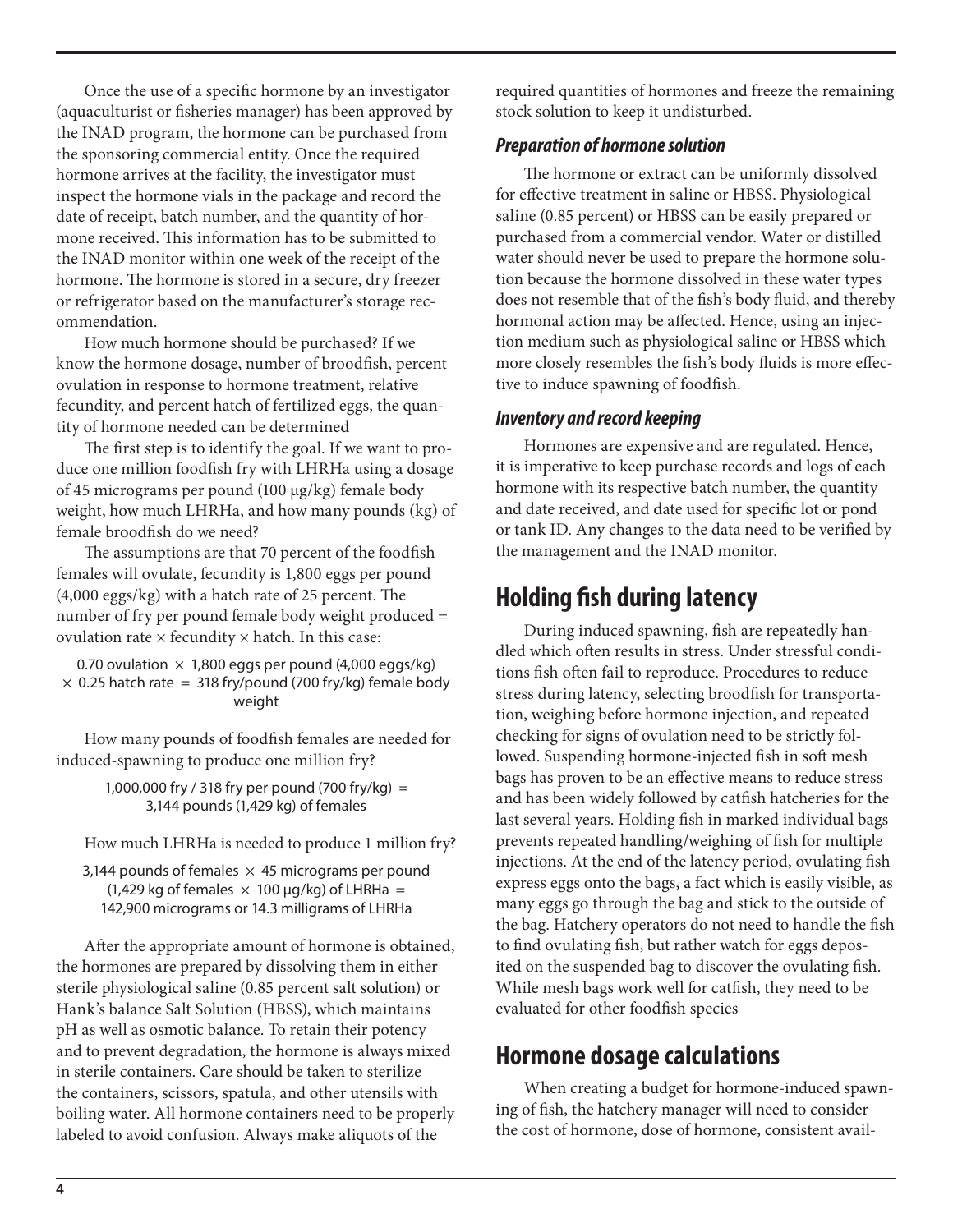ability, and quality of the product. There will never be a standard method for spawning all foodfish species. Culturists working with a single species can standardize methods by systematically eliminating sources of variability and using the lowest effective dose of the hormone for induced spawning. Excessive doses of hormones can result in increased production costs, have detrimental impacts on broodstock fecundity and the quality of eggs, and have potential environmental impacts. In contrast, an insufficient dose will not induce ovulation in the fish. The recommended dose for hormone induction should be the minimum effective dose that maximizes reproductive performance. The amount of hormone required is based on the weight of the fish, type of injections (priming or resolving), and volume of the solution.

Theoretically, hormones should be delivered under sterile conditions. In practice, using a sterile needle for each injection and maintaining aseptic conditions are unrealistic. The best policy is to make the required volume of hormone solution before its use. Always prepare hormone solutions required for injections each day from the stock solution. Always prepare stock solution and hormone solution with sterile physiological saline solution and sterile glassware. The stock solution should always be stored frozen and not repeatedly thawed and refrozen, as this will reduce hormone efficacy.

To facilitate tedious weighing of small quantities of GnRH hormones, it is advisable to purchase small preweighed vials of hormones and prepare the stock solution with sterile physiological saline in the original container. GnRH is stable as dry powder, and the sterile solution can be kept for several months.

Volume of hormone solution is prepared based on the hormone dose, approximate weight of fish, and concentration of hormone per cc (mL) plus 10 percent extra volume for spillage and marginal errors. As a general rule, volume of hormone injected per site should not exceed 3 cc (3 mL) of hormone unless the fish is very large. For rapid calculations and injection of the fish, the solutions should be made at 0.45 cc solution per pound of fish (1mL solution/kg fish).

Based on the total weight of the fish to be injected and the recommended dose, the required quantity of hormone is weighed and mixed with the required volume of sterile physiological saline or HBSS in a sterile container.

For example, if the recommended dose of hormone is 3.65 milligrams per pound body weight  $(8 \text{ mg/kg}) + 10$ percent extra volume, how much hormone is needed to inject 154 pounds (70 kg) of fish?

154 pounds (70 kg) of fish  $\times$  3.65 milligrams per pound (8mg/ kg) of hormone  $\times$  1.10 = 616 milligrams of hormone

How much volume of physiological saline or HBSS is required to prepare the hormone solution for a total of 616 milligrams of hormone?

616 milligrams of hormone / 3.65 milligrams hormone per pound (8 mg/mL) = 77 milliliters of saline or HBSS

The hormone is thoroughly mixed and stored in a labeled, appropriate container until use. Hormone solutions should be prepared no earlier than 2 hours before injections. The remaining hormone solution should be kept in a refrigerator for use in 24 hours, or if that is not feasible, the hormone solution should be labelled to reflect the type of hormone, concentration, date of preparation, and stored in a freezer at -4 $\rm{PF}$  (-20 $\rm{O}^{\rm{O}}$ C) for later use.

Generally, 3 to 5 cc (3 to 5 mL) syringes with 18 to 21 gauge needles are recommended to inject hormones into 0.5 to 10 pound (0.23 to 4.5 kg) foodfish. However, for fish weighing a half pound (227 g) or less, it is suggested to use a 1 cc (1mL) syringe. Disposable plastic syringes fitted with 18 gauge, 1-inch needle can be used to inject food fish. Based on the weight of the fish, the required volume of hormone solution can be loaded into the syringe and injected at the base of the pelvic fin into the abdominal cavity (IP). Extra care should be taken to push the plunger of the syringe to its end to completely dispense the hormone slowly and precisely without spilling the hormone and without hurting the fish. Care should also be taken to avoid air bubbles while loading syringe or when injecting. For some foodfish, such as catfish squeezing the caudal peduncle and laying the fish on a table also facilitates injecting fish. When possible un-sedated fish should be wrapped in a damp towel or fish can be held in a basket with one hand and injected with the other hand.

## **Scheduling hormone injections**

Hormone injections are typically scheduled for a priming and resolving dose. Generally 10 to 20 percent of the hormone dose is administered as priming dose (1st injection), and after 12 to 18 hours the same fish are administered a resolving dose (2nd injection). The scheduling of hormone injection is primarily based on fish species, water temperature, maturity status of the fish and type of hormone. The time period between hormone injection to fish and ovulation is referred to as 'latency'; and during this period the fish should be undisturbed, and provided with optimal and stress-free environments (temperature, dissolved oxygen, light, stocking density, sex ratios).